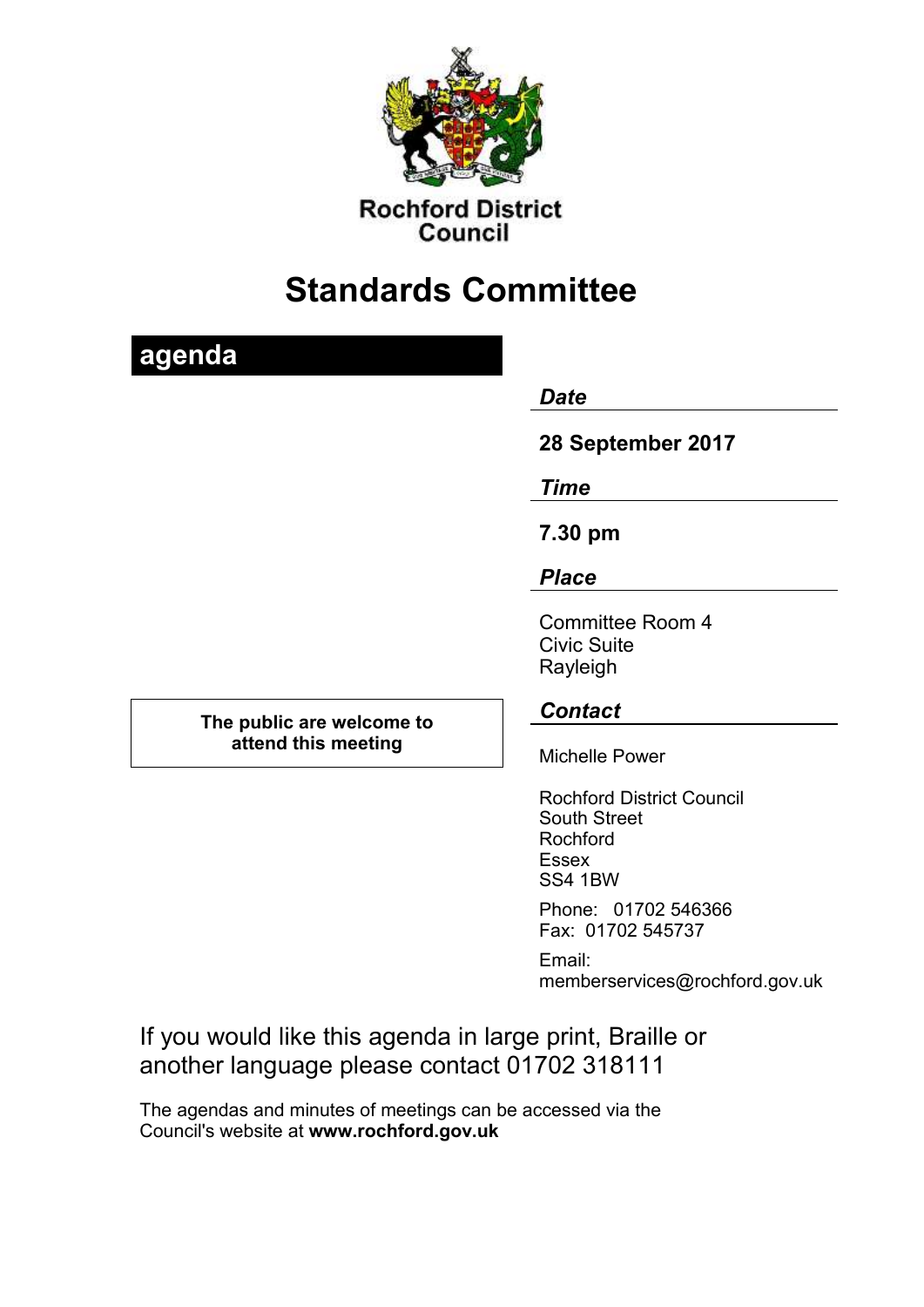#### **Members of the Standards Committee**

#### **District Council Members**

Chairman: Cllr Mrs C A Weston Vice Chairman: Cllr J D Griffin

Cllr D S Efde Cllr E O K Mason Cllr Mrs J R Lumley Cllr C M Stanley

Cllr R R Dray Cllr Mrs C M Mason

#### **Parish Members (co-opted non-voting)**

Cllr P A Beckers Cllr Mrs D A Constable Cllr Mrs M A Weir

#### **Independent Persons (invitees non-voting)**

Mr P Scott Mr S Shadbolt Mrs L Walker

#### **Terms of Reference**

All matters set out in paragraph 9.04 of Article 9 of the Constitution.

#### **The Council's residents are at the heart of everything we do.**

#### **The Council's priorities are:-**

- To become financially self-sufficient
- Early intervention
- To maximise our assets
- To enable communities